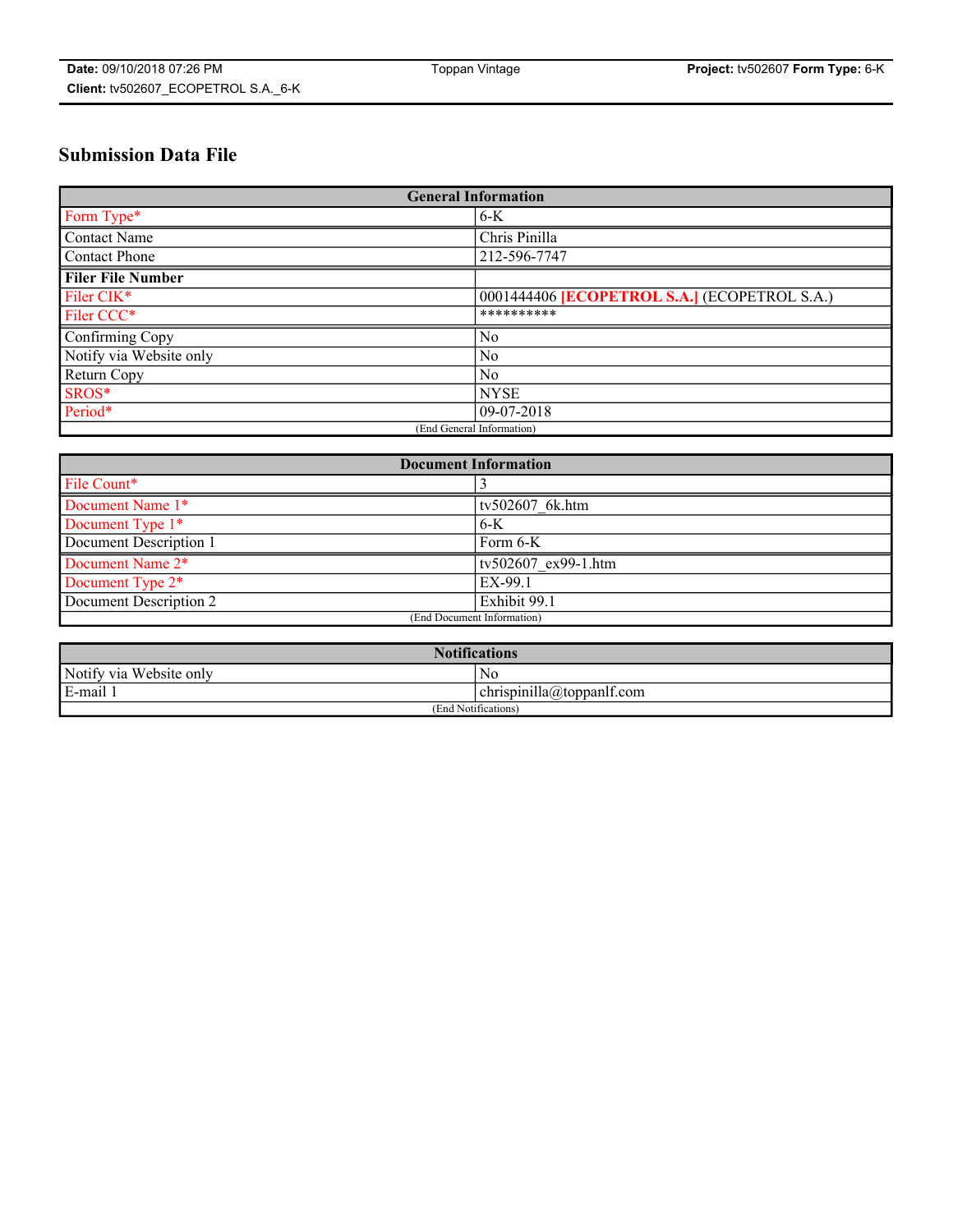#### **UNITED STATES SECURITIES AND EXCHANGE COMMISSION Washington, D.C. 20549**

#### **FORM 6-K**

#### **REPORT OF FOREIGN PRIVATE ISSUER PURSUANT TO RULE 13a-16 OR 15d-16 UNDER THE SECURITIES EXCHANGE ACT OF 1934**

For the month of September, 2018 Commission File Number 001-34175

# ECOPETROL S.A.

(Exact name of registrant as specified in its charter)

N.A.

(Translation of registrant's name into English)

COLOMBIA

(Jurisdiction of incorporation or organization)

Carrera 13 No. 36 – 24 BOGOTA D.C. – COLOMBIA

(Address of principal executive offices)

Indicate by check mark whether the registrant files or will file annual reports under cover of Form 20-F or Form 40-F.

Form 20-F  $\boxtimes$  Form 40-F  $\Box$ 

Indicate by check mark if the registrant is submitting the Form 6-K in paper as permitted by Regulation S-T Rule 101(b)(1)

 $Yes \Box$  No  $\boxtimes$ 

Indicate by check mark if the registrant is submitting the Form 6-K in paper as permitted by Regulation S-T Rule 101(b)(7)

 $Yes \Box$  No  $\boxtimes$ 

Indicate by check mark whether the registrant by furnishing the information contained in this form is also thereby furnishing the information to the Commission pursuant to Rule 12g3-2(b) under the Securities Exchange Act of 1934.

 $Yes \Box$  No  $\boxtimes$ 

If "Yes" is marked, indicate below the file number assigned to the registrant in connection with Rule  $12g3-2(b)$ : 82- N/A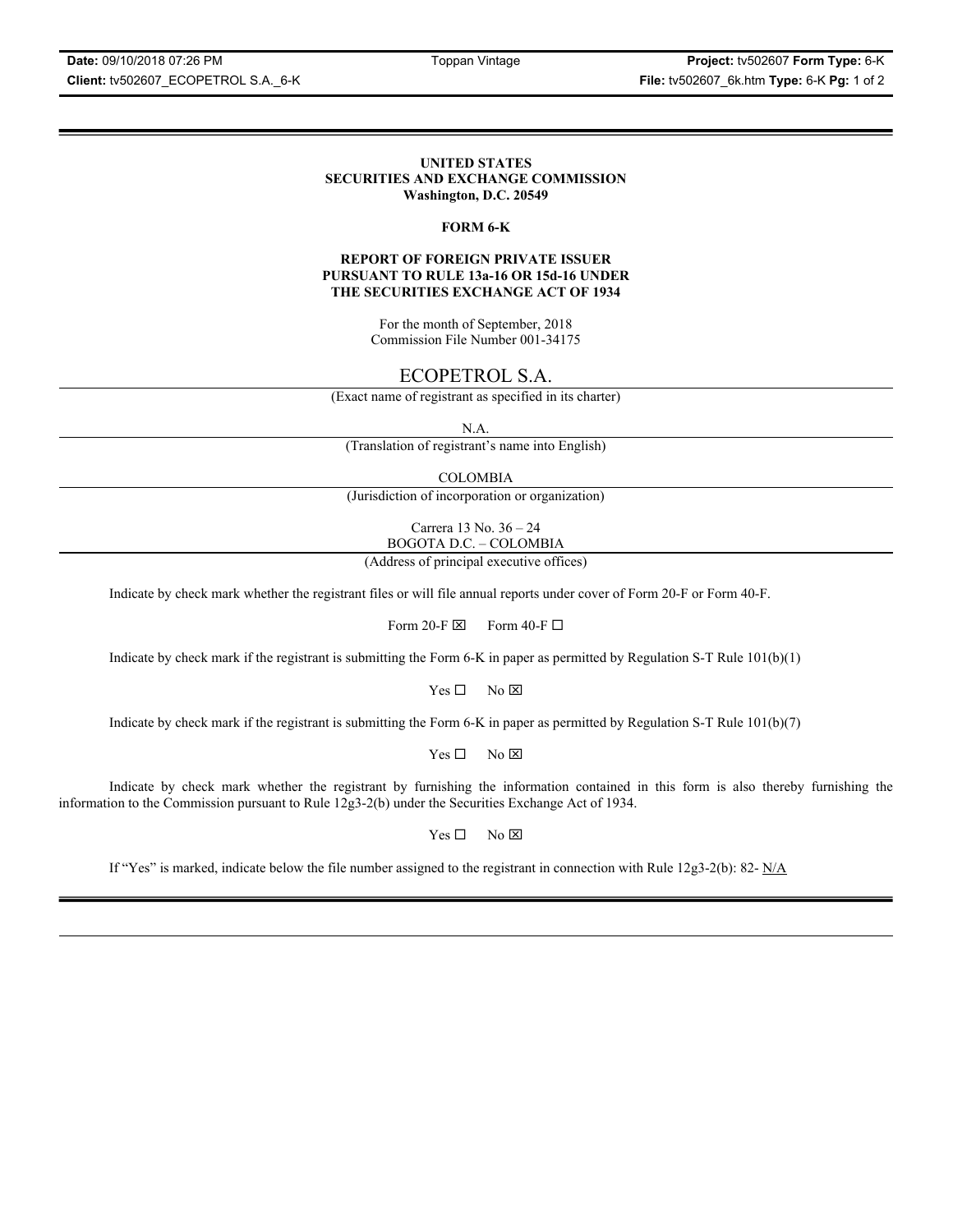#### **SIGNATURES**

Pursuant to the requirements of the Securities Exchange Act of 1934, the registrant has duly caused this report to be signed on its behalf by the undersigned, thereunto duly authorized.

Ecopetrol S.A.

By: /s/ Jaime Caballero Uribe Name: Jaime Caballero Uribe Title: Chief Financial Officer

Date: September 7, 2018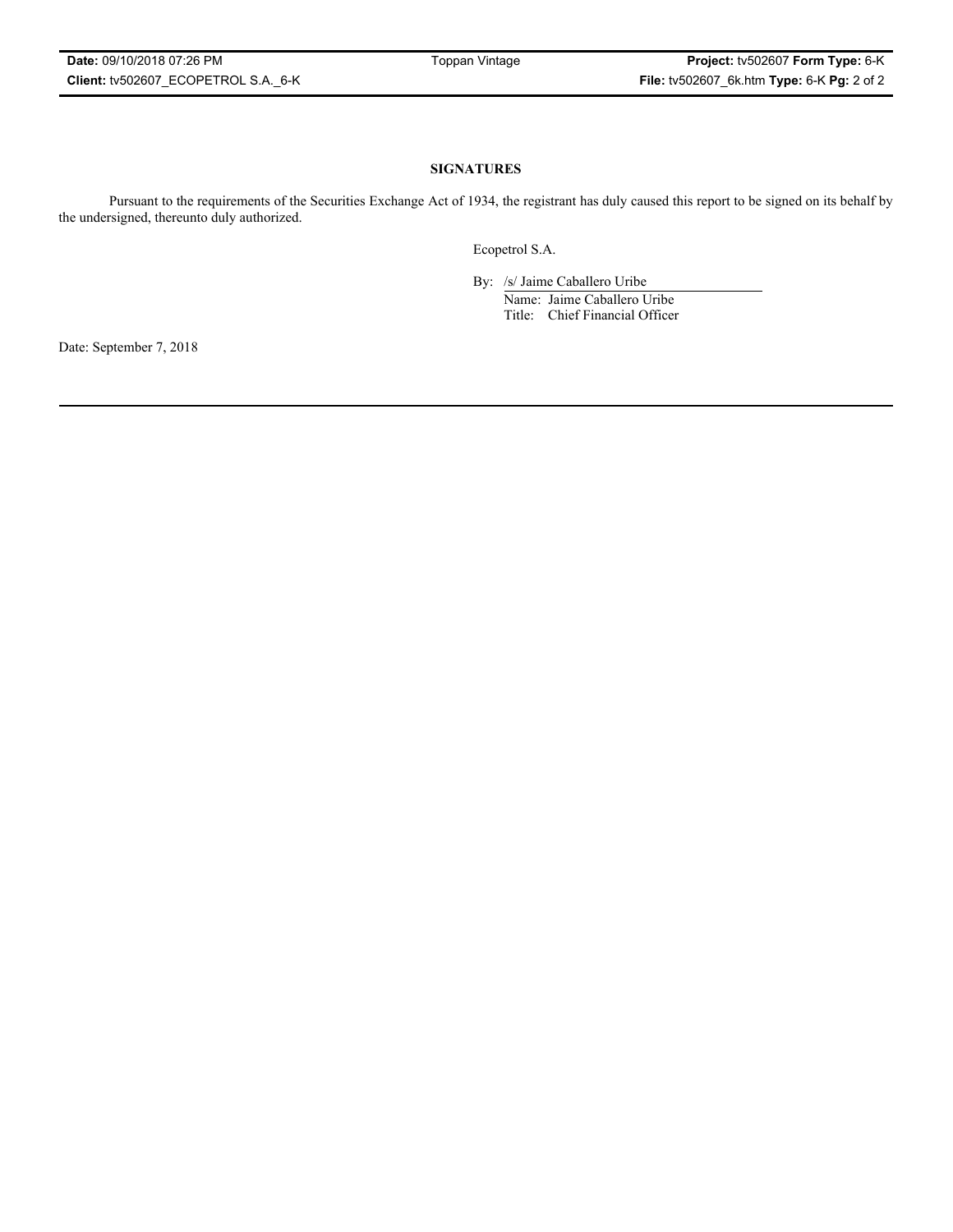**Exhibit 99.1**



# **MATERIAL INFORMATION**

## **Ecopetrol obtains the approval for a contingent line of credit with international banks for USD 665 million**

Ecopetrol S.A. (BVC: ECOPETROL; NYSE: EC) ("Ecopetrol" or the "Company") reports that as part of its integral debt management strategy, it will sign a contingent financing line for USD 665 million with Scotiabank (USD 430 million) and Mizuho Bank (USD 235 million).

Under this type of facility, known as a committed line of credit, Scotiabank and Mizuho Bank agree to disburse funds as and when Ecopetrol requires them, under terms and conditions previously agreed between the parties. This facility would increase the Company's indebtedness only when the disbursements are made.

The contingent line will have a two (2) year availability period for disbursements, subject to the following conditions: (i) principal amortizable upon maturity after a five-year term as from the signing date of the agreement, and (ii) an interest rate of 6-month LIBOR  $+$  125 basis points and an annual fee of 30 basis points on principal not disbursed during the availability period.

Resources to be deployed under this contingent line may be used for general corporate purposes, among them to strengthen Ecopetrol´s liquidity position in the face of eventual growth opportunities, to mitigate risks associated to unexpected fluctuations in crude prices, as well as to reduce refinancing specific needs in the coming years, with flexibility and low financing costs.

To obtain the committed line of credit, the Company complied with all required internal and external procedures and approvals, including the corresponding Authorization Resolution by the Ministry of Finance and Public Credit\*\*.

The conditions obtained confirm the international financial sector's confidence in the Company.

## **Bogotá D.C., September 10, 2018**

\*\* This administrative act can be subject to clarifications or changes, ex officio or at request of a party, in accordance with the legal mechanism that are applicable to the effect.